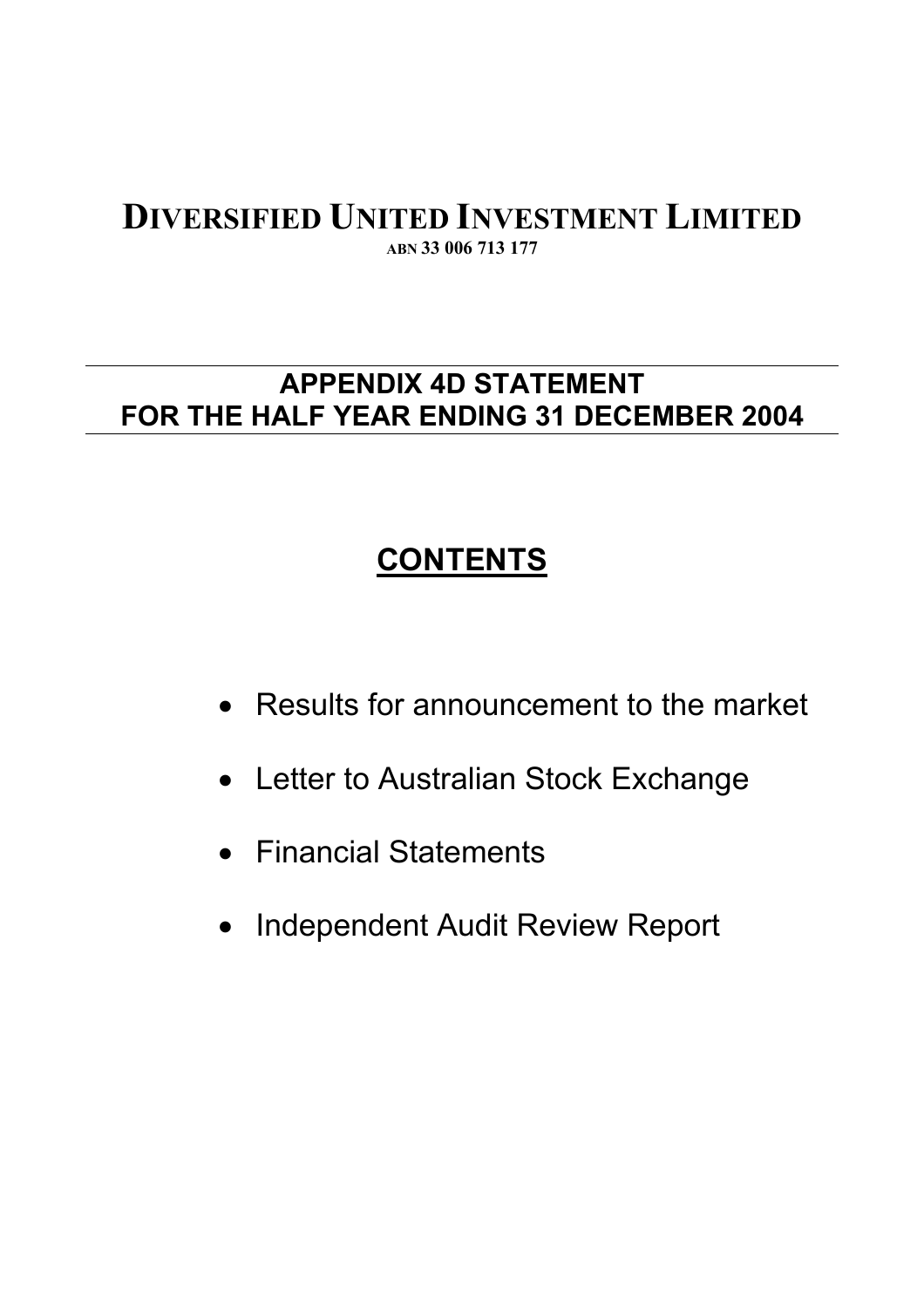# **RESULTS FOR ANNOUNCEMENT TO THE MARKET**

The reporting period is the half year ended 31 December 2004 with the corresponding period being the half year ended 31 December 2003.

#### **Results for announcement to the market**

- Revenue from ordinary activities including revenue from the sale of long-term investments was \$17.9 million, 47% down from the prior period.
- Profit from ordinary activities after tax was \$5.5 million, 17% down from the prior period.
- Net profit attributable to shareholders was \$5.5 million, 17% down from the prior period.
- After excluding special dividends received, profit from ordinary activities after tax was up 7.5% from the prior period. In the current period special dividends and distributions of \$1,240,000 were received including \$780,000 from Macquarie Infrastructure Group. In the previous corresponding period special dividends of \$2,690,000 were received as part of the Telstra Corporation Ltd and Foster's Group Ltd share buy-back arrangements.
- The interim dividend for the half year is 3.5 cents per share (2.75 cents previous period) fully franked payable on 12 April 2005. The record date for determining entitlement to the interim dividend is 22 March 2005.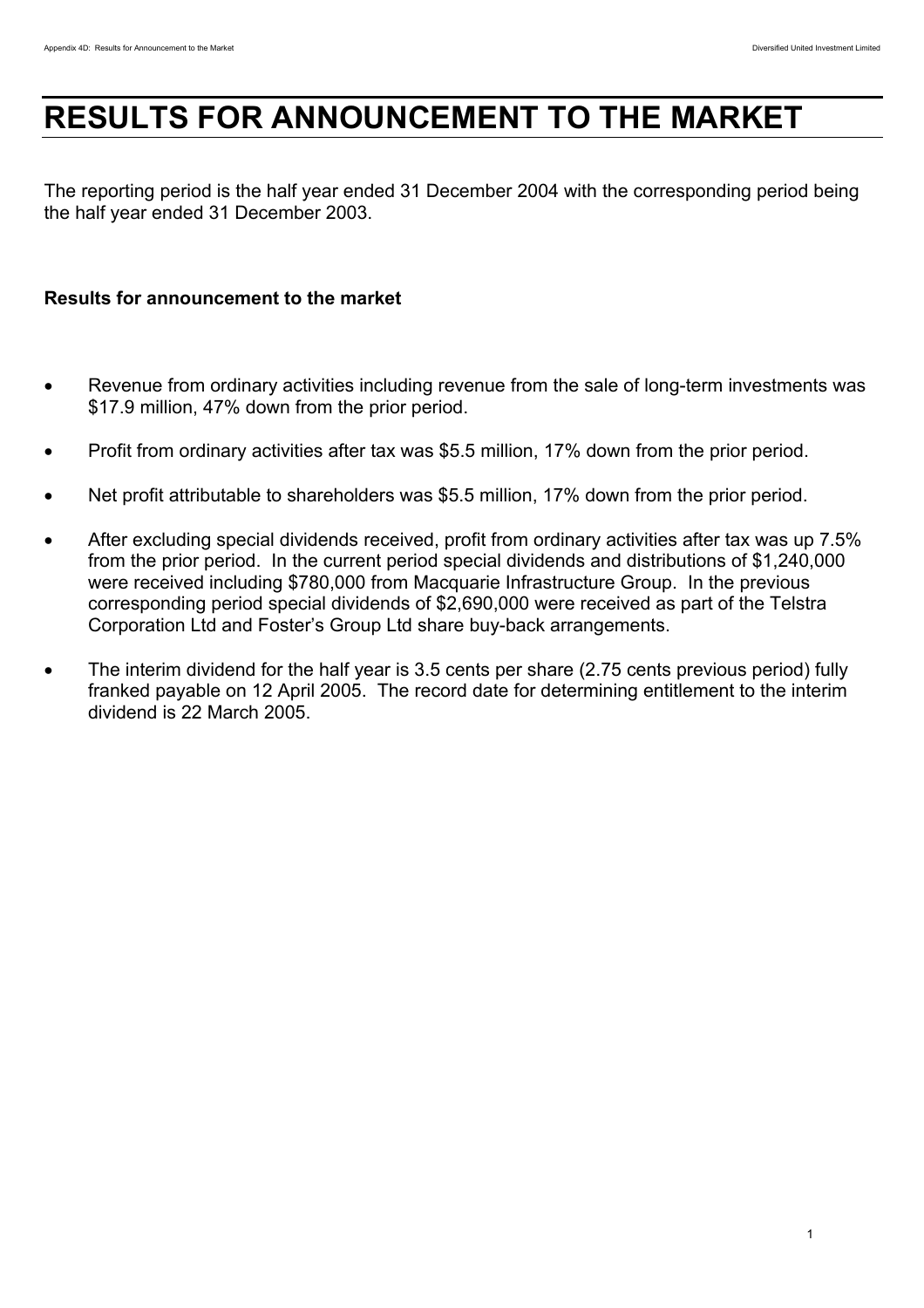**ABN 33 006 713 177**

**LEVEL 4 TEL (613) 9654 0499 45 EXHIBITION STREET FAX (613) 9654 3499 MELBOURNE VIC 3000 AUSTRALIA**

18 February 2005

The General Manager Australian Stock Exchange Ltd  $10^{th}$  Floor 20 Bond Street Sydney NSW 2000

Dear Sir,

#### **Half Yearly Financial Report and Dividend Announcement for the Half Year Ended 31 December 2004**

The Directors are pleased to make the following report concerning the company's performance and interim dividend:-

#### *Operating Profit*

Operating profit after income tax for the half year ended 31 December 2004 was \$5,464,000 (previous corresponding period: \$6,620,000). If special dividends received are disregarded, operating profit increased 7.5%. In the current period special dividends and distributions of \$1,240,000 were received including \$780,000 from Macquarie Infrastructure Group. In the previous corresponding period special dividends of \$2,690,000 were received as part of the Telstra Corporation Ltd and Foster's Group Ltd share buy-back arrangements.

Operating expenses (excluding interest) were 0.13% of the average market value of the portfolio  $($ previously  $0.16\%$ ).

The earnings per share based on the weighted average number of shares on issue for the half year was 5.4 cents per share (4.2 cents excluding special dividends) compared to 6.7 cents for the half year to 31 December 2003 (4 cents excluding special dividends).

#### *Dividends*

The Directors also announce an interim dividend of 3.5 cents per share fully franked to shareholders registered on 22 March 2005, to be paid on 12 April 2005. The comparable 2004 interim dividend was 2.75 cents per share fully franked.

#### *Dividend Reinvestment Plan*

The last date for receipt of election notices under the Dividend Reinvestment Plan is 22 March 2005. The Plan offers shares lieu of the cash dividend, at current market prices without discount.

#### *Asset Backing*

The net tangible asset backing per share based on the market valuation of investments was \$2.58 at 31 December 2004 and \$2.68 at  $31$  January 2005. These calculations are after provision for tax on net realised gains, before tax on unrealised gains and before provision for the interim dividend.

The Company is a long term investor and does not intend disposing of its total portfolio. If estimated tax on unrealised gains were to be deducted, the above figures would be \$2.21 at 31 December 2004 and \$2.27 at 31 January 2005.

#### *Investment Portfolio*

At 31 December 2004 the investment portfolio at market values was invested 99% in Australian equities (including property companies and trusts) and 1% in fixed interest securities and cash.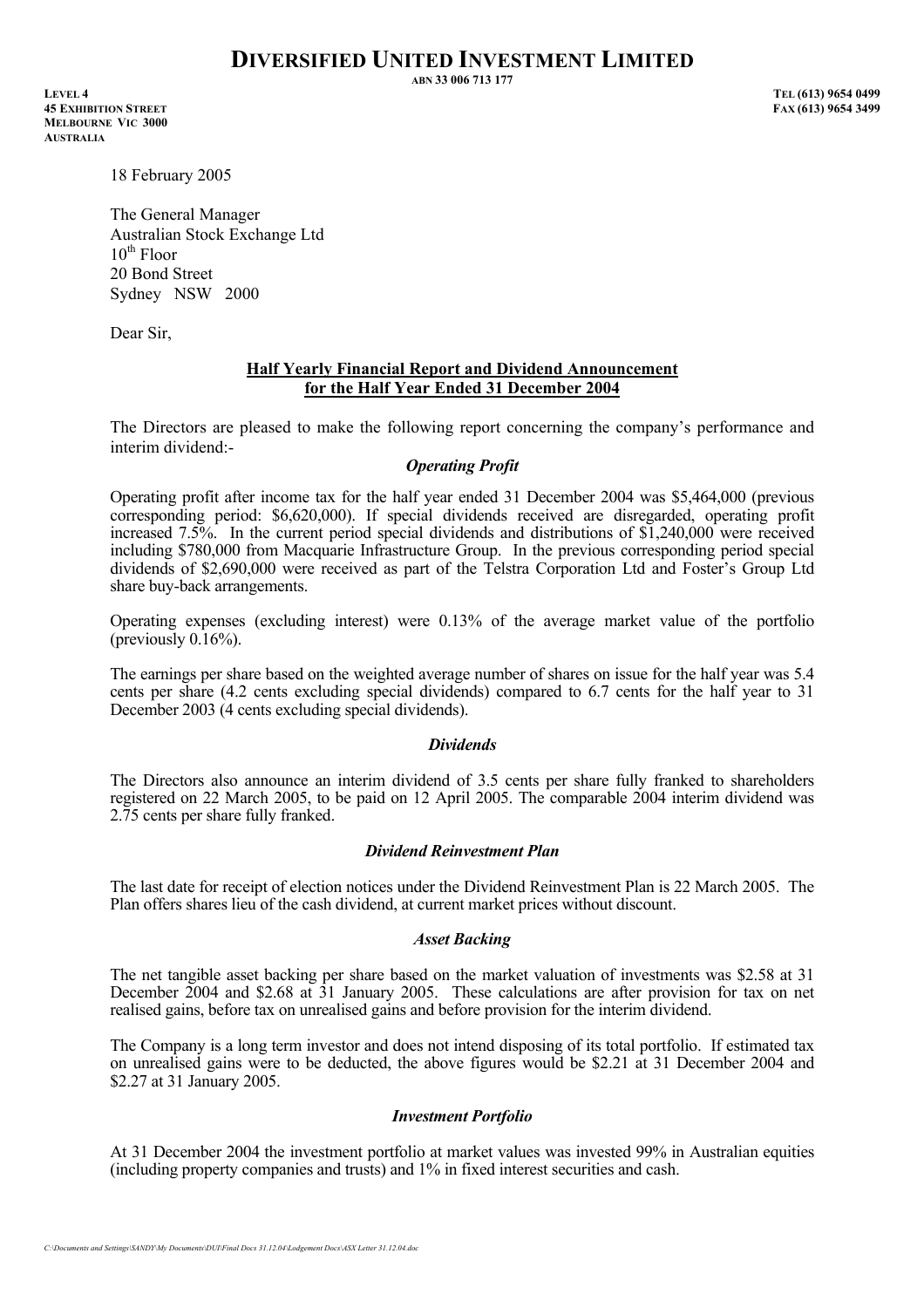As the company currently does not hold any international investments, and in future any such investments are unlikely to be significant, and as many property companies and trusts have been combined, Directors consider that target asset allocations are no longer particularly meaningful for the Company and have been discontinued.

As at 31 December 2004 the twenty-five largest shareholdings of the company, at market values were:

| Company |                                                   | <b>Market Value</b><br>\$2000 | % of Market Value of<br><b>Total Investments</b> |
|---------|---------------------------------------------------|-------------------------------|--------------------------------------------------|
| 1.      | <b>ANZ Banking Group Ltd</b>                      | 20,590                        | 6.9%                                             |
| 2.      | Woodside Petroleum Ltd                            | 18,090                        | 6.1%                                             |
| 3.      | <b>Tabcorp Holdings Ltd</b>                       | 17,290                        | 5.8%                                             |
| 4.      | Commonwealth Bank of Australia Ltd                | 16,050                        | 5.4%                                             |
| 5.      | Westpac Banking Corporation Ltd                   | 15,592                        | 5.2%                                             |
| 6.      | QBE Insurance Group Ltd                           | 13,815                        | 4.7%                                             |
| 7.      | Alumina Ltd                                       | 13,068                        | 4.4%                                             |
| 8.      | Perpetual Trustees Ltd                            | 12,580                        | 4.2%                                             |
| 9.      | Rio Tinto Ltd                                     | 11,736                        | 4.0%                                             |
| 10.     | National Australia Bank Ltd                       | 11,528                        | 3.9%                                             |
| 11.     | Southern Cross Broadcasting (Aust) Ltd            | 10,787                        | 3.6%                                             |
| 12.     | Westfield Group                                   | 9,858                         | 3.3%                                             |
| 13.     | <b>BHP Billiton Ltd</b>                           | 9,204                         | 3.1%                                             |
| 14.     | Australian Gas Light Company Ltd                  | 8,220                         | 2.8%                                             |
| 15.     | <b>WMC Resources Ltd</b>                          | 7,220                         | 2.4%                                             |
| 16.     | Transurban Group Ltd                              | 6,700                         | 2.3%                                             |
| 17.     | <b>Australand Holdings Ltd</b>                    | 6,335                         | 2.1%                                             |
| 18.     | St George Bank Ltd                                | 6,312                         | 2.1%                                             |
| 19.     | Washington H. Soul Pattinson & Co Ltd             | 6,006                         | 2.0%                                             |
| 20.     | Macquarie Communications Infrastructure Group     | 5,520                         | 1.9%                                             |
| 21.     | Suncorp Metway Ltd                                | 5,214                         | 1.8%                                             |
| 22.     | Telstra Corporation Ltd                           | 4,910                         | 1.7%                                             |
| 23.     | <b>Brambles Industries Ltd</b>                    | 4,865                         | 1.6%                                             |
| 24.     | Alesco Corporation Ltd                            | 4,860                         | 1.6%                                             |
| 25.     | Foodland Associated Ltd                           | 4,854                         | 1.6%                                             |
|         |                                                   | 251,204                       | 84.5%                                            |
|         | <b>Total Investments at Market Value and Cash</b> | 297,374                       |                                                  |

Yours faithfully

**A J Hancock** Company Secretary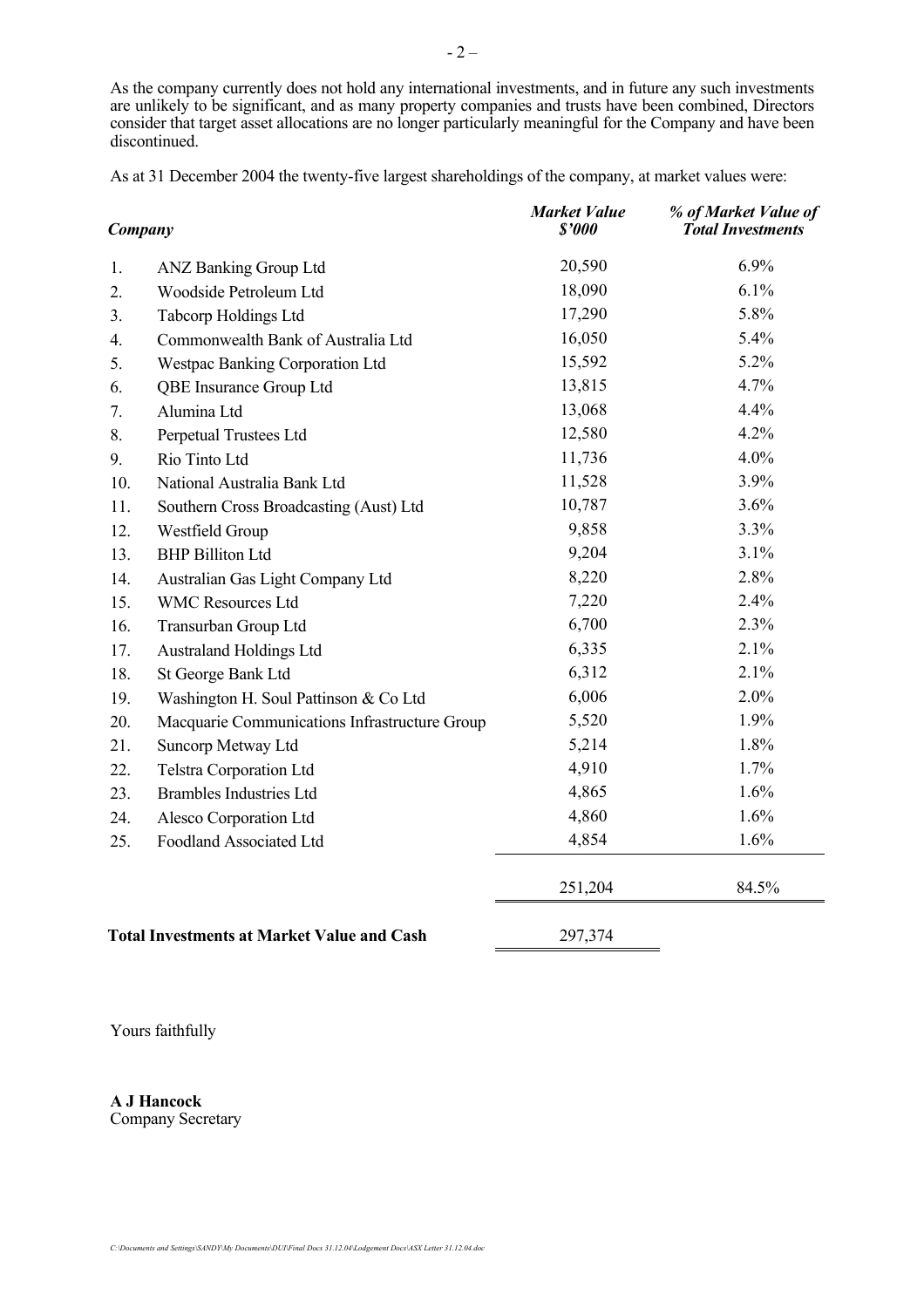## **DIVERSIFIED UNITED INVESTMENT LIMITED (ABN 33 006 713 177)**

## **HALF-YEAR FINANCIAL REPORT 31 DECEMBER 2004**

Diversified United Investment Limited **Page 1**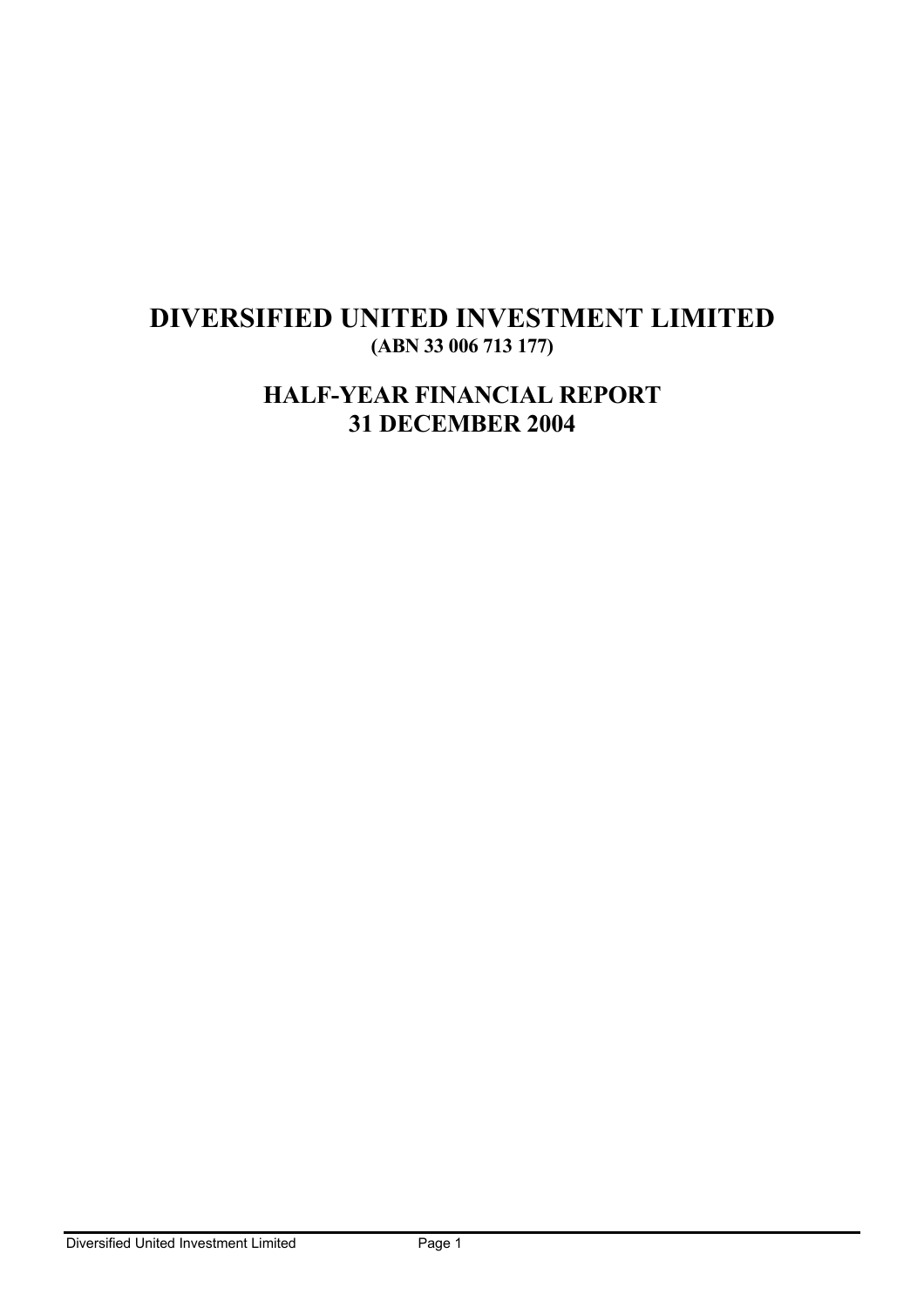#### **Directors**

C B Goode AC - Chairman G E Moir M K Myer R H Myer AM

## **Company Secretary**

Andrew Justin Hancock FCA

## **Principal Office**

Level 4 45 Exhibition Street Melbourne Vic 3000 Tel: (613) 9654 0499 Fax: (613) 9654 3499 Email: info@dui.com.au Website: www.dui.com.au

## **Registered Office**

Diversified United Investment Limited C/- KPMG 161 Collins Street Melbourne Vic 3000

## **Bankers**

Australia and New Zealand Banking Group Limited National Australia Bank Limited

## **Auditors**

KPMG Chartered Accountants

## **Share Registry**

Computershare Investor Services Pty Ltd Yarra Falls 452 Johnston Street Abbotsford Vic 3067 Tel: 1300 850 505 or (613) 9415 5000 Fax: (613) 9473 2500 Website: www.computershare.com

## **Stock Exchange**

The Company is listed on the Australian Stock Exchange Ltd.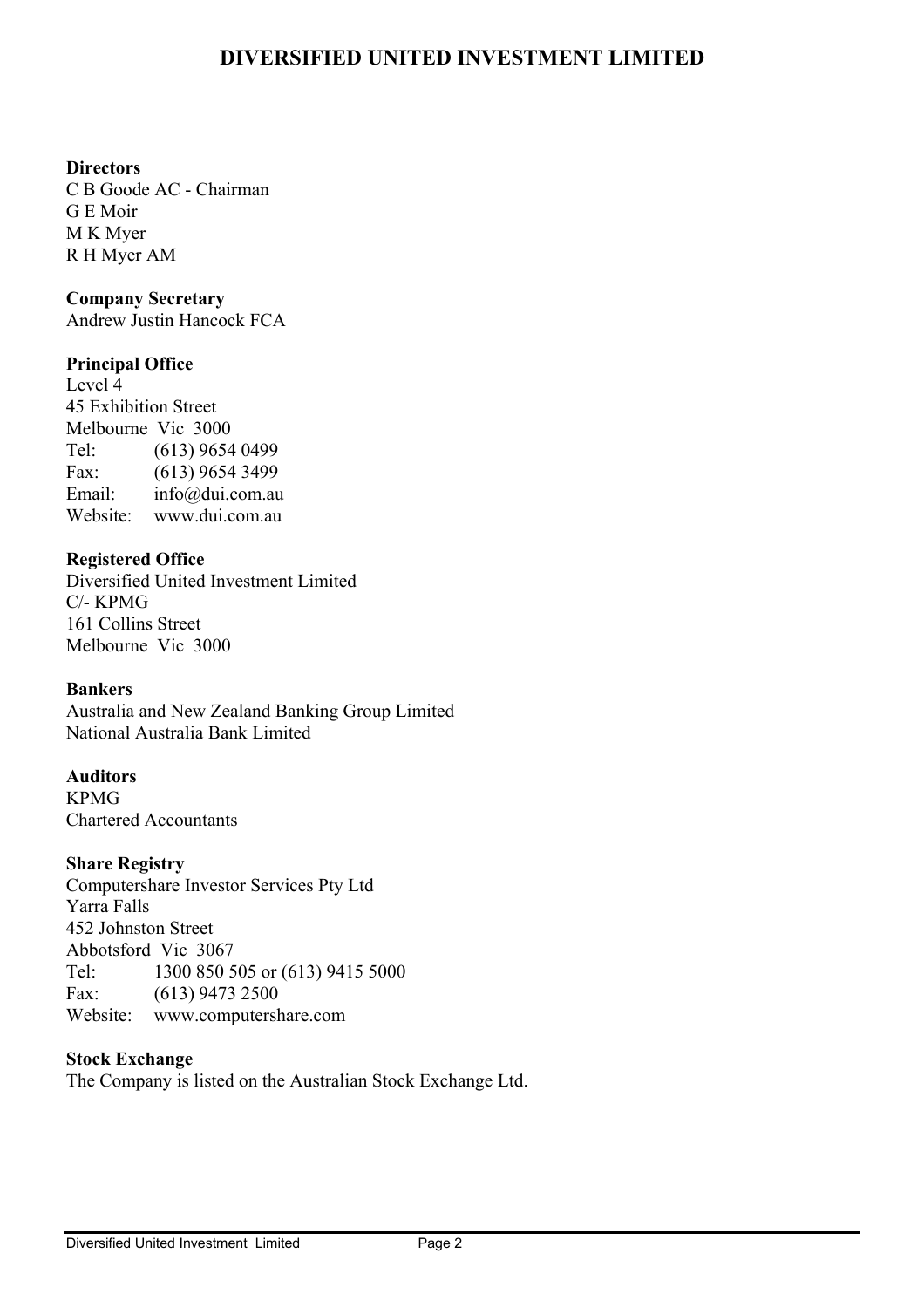## *Directors' Report*

The directors of Diversified United Investment Limited present their report together with the financial report for the half-year ended 31 December 2004 and the auditors' review report thereon.

#### *Directors*

The names of each person who has been a director of the Company at any time during or since the end of the half-year, are:

| Name                            | <b>Period of Directorship</b>                  |
|---------------------------------|------------------------------------------------|
| Charles B. Goode AC<br>Chairman | Director since 1991<br>Appointed Chairman 1991 |
| Graeme E. Moir                  | Director since 1991                            |
| Martyn K. Myer                  | Director since 1991                            |
| Rupert H. Myer AM               | Director since 2002                            |

## *Review of Operations*

Operating profit after income tax for the half year ended 31 December 2004 was \$5,464,000 (previous corresponding period: \$6,620,000). If special dividends received are disregarded, operating profit increased 7.5%. In the current period special dividends and distributions of \$1,240,000 were received including \$780,000 from Macquarie Infrastructure Group. In the previous corresponding period special dividends of \$2,690,000 were received as part of the Telstra Corporation Ltd and Foster's Group Ltd share buy-back arrangements.

At 31 December 2004 the investment portfolio at market values was invested 99% in Australian equities (including property companies and trusts) and 1% in fixed interest securities and cash.

As the company currently does not hold any international investments, and in future any such investments are unlikely to be significant, and as many property companies and trusts have been combined, Directors consider that target asset allocations are no longer particularly meaningful for the Company and have been discontinued.

Operating expenses (excluding interest) were 0.13% of the average market value of the portfolio (2003:  $0.16\%$ ).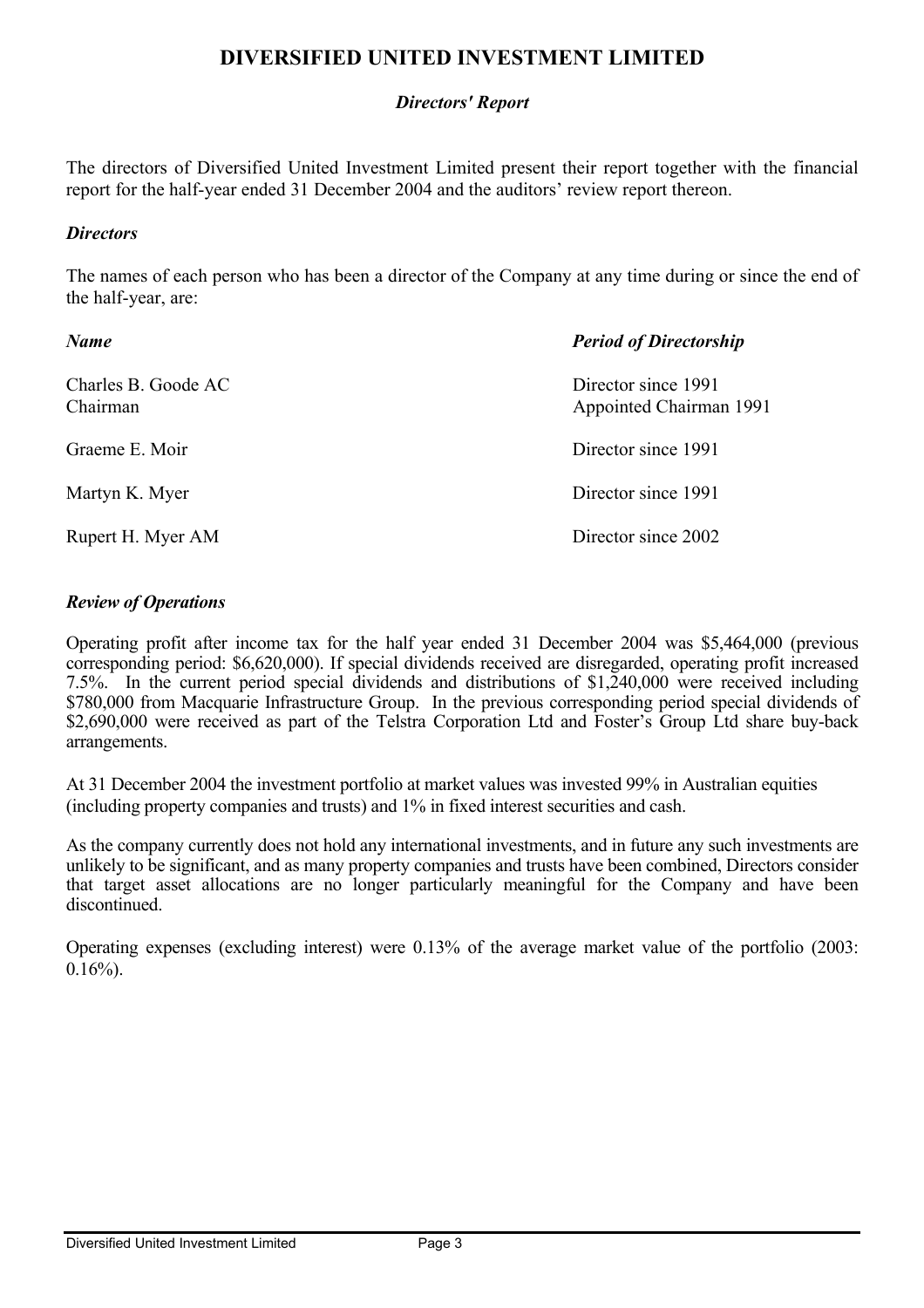## *Directors' Report (Continued)*

## **Lead Auditor's Independence Declaration under Section 307C of the Corporations Act 2001**

The lead auditor's independence declaration is set out on page 5 and forms part of the directors' report for the half-year ended 31 December 2004.

#### *Rounding Of Amounts*

The Company is of a kind referred to in ASIC Class Order 98/0100 dated 10 July 1998 and in accordance with that Class Order, amounts in the financial report and directors' report have been rounded to the nearest thousand dollars, unless otherwise stated.

Signed in accordance with a resolution of the directors, for and on behalf of the board.

*Melbourne, February 2005* 

**C B Goode Director**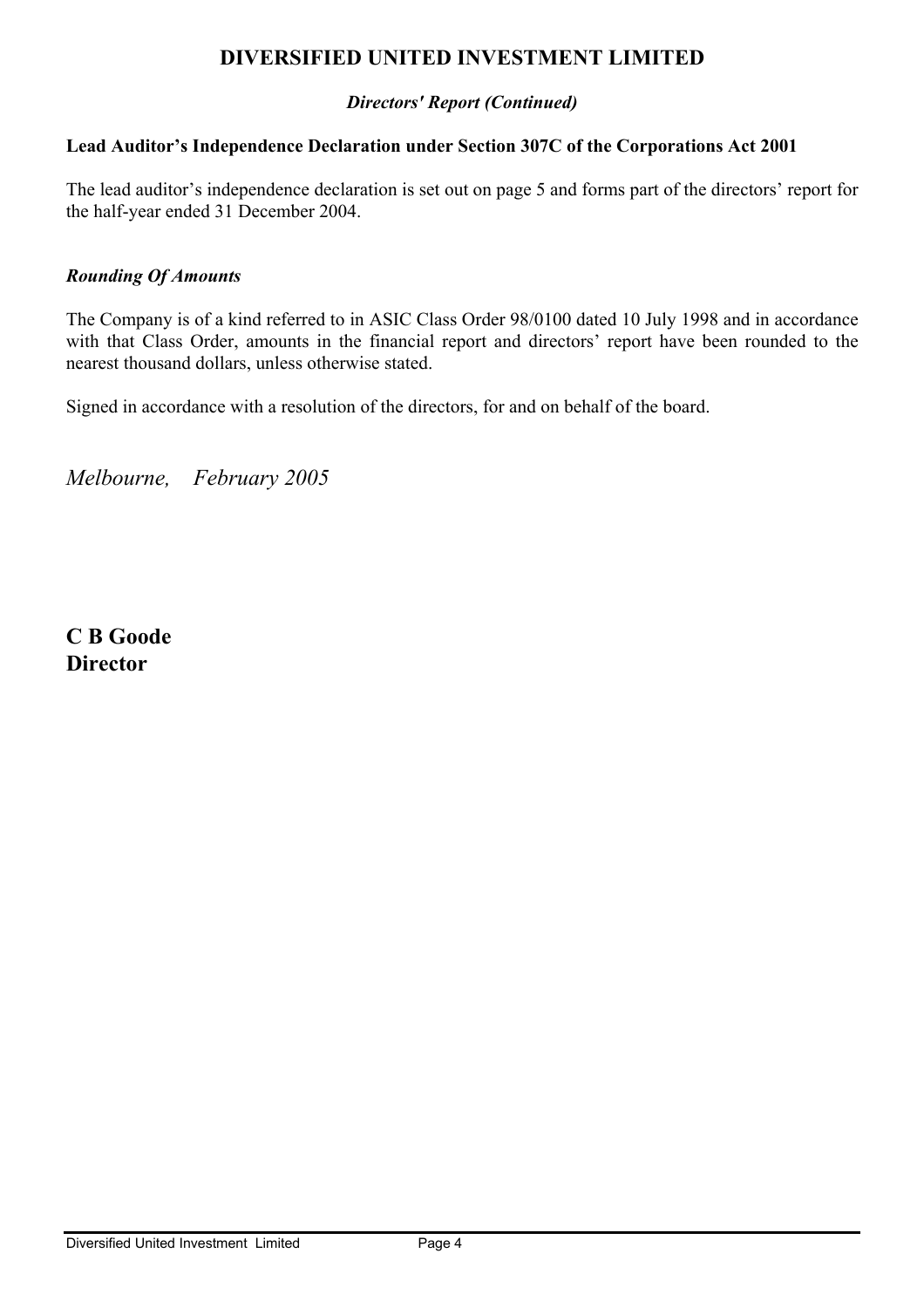

#### Lead Auditor's Independence Declaration under Section 307C of the Corporations Act 2001 to the directors of Diversified United Investment Limited

I declare that, to the best of my knowledge and belief, during the half-year ended 31 December 2004 there have been:

- no contraventions of the auditor independence requirements as set out in the Corporations  $(i)$ Act 2001 in relation to the review, and
- $(ii)$ no contraventions of any applicable code of professional conduct in relation to the review.

**KPMG** Don Pasquariello Partner

Melbourne February 2005



 $\omega_{\rm X}$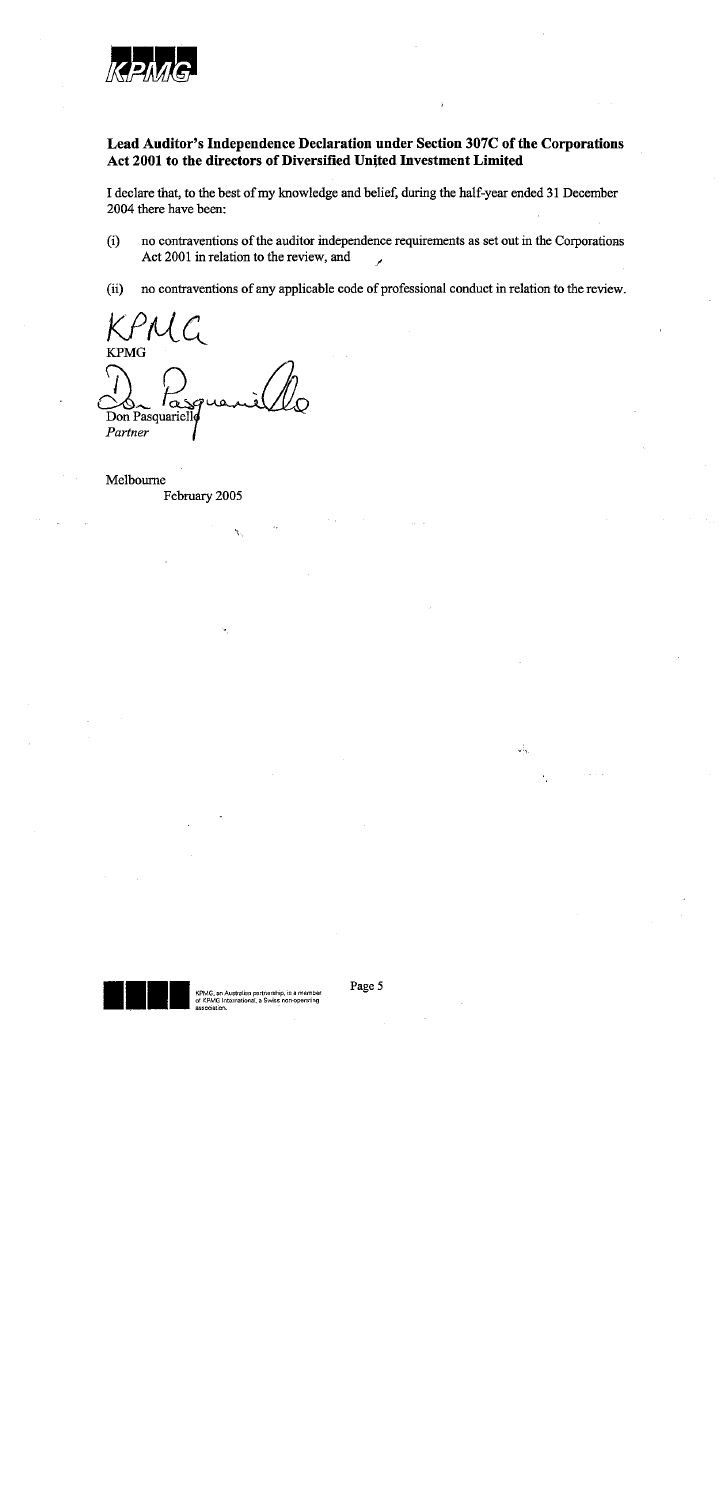## *Statement of Financial Performance for the Half-Year Ended 31 December 2004*

|                                                                                                    |             | 31 December | 31 December |
|----------------------------------------------------------------------------------------------------|-------------|-------------|-------------|
|                                                                                                    |             | 2004        | 2003        |
|                                                                                                    | <b>Note</b> | \$'000's    | \$'000's    |
| Revenue from operating activities                                                                  |             | 7,118       | 7,913       |
| Revenue from the sale of long term investments                                                     |             | 10,806      | 25,649      |
| Total ordinary revenue                                                                             | 3           | 17,924      | 33,562      |
| Operating expenses                                                                                 |             | (346)       | (345)       |
| Borrowing costs                                                                                    |             | (1,082)     | (698)       |
| Carrying value of investments sold – trading stock                                                 |             |             | (261)       |
| Carrying value of investments sold – long term investments                                         |             | (10, 806)   | (25, 649)   |
| Profit from ordinary activities before related income tax                                          |             |             |             |
| expense                                                                                            |             | 5,690       | 6,609       |
| Income tax (expense)/benefit relating to ordinary activities                                       |             | (226)       | 11          |
| Profit from ordinary activities after related income tax<br>expense                                |             | 5,464       | 6,620       |
| Net profit                                                                                         |             | 5,464       | 6,620       |
| Non-owner transaction changes in equity                                                            |             |             |             |
| Increase/(decrease) in retained earnings arising from the sale<br>of non-current assets net of tax |             | 1,715       | (11,676)    |
| Increase in reserves<br>Asset revaluation reserve                                                  |             | 41,386      | 30,248      |
| Total changes in equity from non-owner related transactions                                        | 7           | 48,565      | 25,192      |
|                                                                                                    |             |             |             |
| Basic earnings per share before net gains on long term<br>investments (cents per share)            |             | 5.4         | 6.7         |
|                                                                                                    |             |             |             |

There are no factors which cause diluted earnings per share to be different from basic earnings per share.

The statement of financial performance is to be read in conjunction with the notes to the half-year financial statements set out on pages 9 to 12.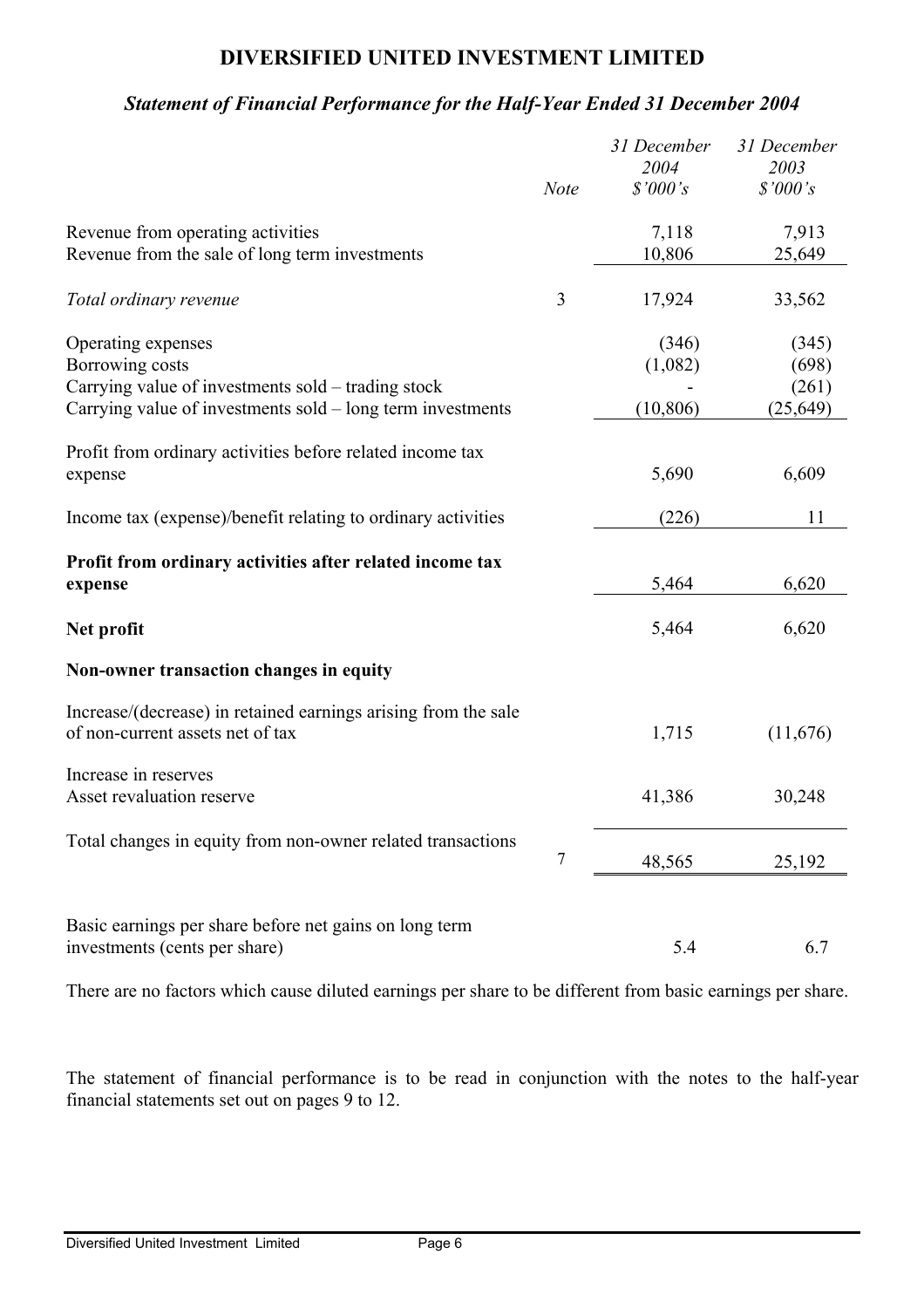#### *Statement of Financial Position as at 31 December 2004*

|                                      | <b>Note</b> | 31 December<br>2004 | 30 June<br>2004 |
|--------------------------------------|-------------|---------------------|-----------------|
|                                      |             | \$'000's            | \$'000's        |
| <b>CURRENT ASSETS</b>                |             |                     |                 |
| Cash assets                          |             | 3,074               | 1,166           |
| Receivables                          |             | 1,228               | 1,705           |
| Other                                |             | 89                  | 80              |
| <b>TOTAL CURRENT ASSETS</b>          |             | 4,391               | 2,951           |
| <b>NON-CURRENT ASSETS</b>            |             |                     |                 |
| Investments                          |             | 294,300             | 248,023         |
| Deferred tax assets                  |             | 239                 | 322             |
| <b>TOTAL NON-CURRENT ASSETS</b>      |             | 294,539             | 248,345         |
| <b>TOTAL ASSETS</b>                  |             | 298,930             | 251,296         |
| <b>CURRENT LIABILITIES</b>           |             |                     |                 |
| Payables                             |             | 2,397               | 38              |
| Interest-bearing liabilities         |             | 24                  |                 |
| <b>TOTAL CURRENT LIABILITIES</b>     |             | 2,421               | 38              |
| <b>NON-CURRENT LIABILITIES</b>       |             |                     |                 |
| Deferred tax liability               |             | 667                 | 405             |
| Interest-bearing liabilities         |             | 34,500              | 34,500          |
| Provisions                           |             | 577                 | 527             |
| <b>TOTAL NON-CURRENT LIABILITIES</b> |             | 35,744              | 35,432          |
| <b>TOTAL LIABILITIES</b>             |             | 38,165              | 35,470          |
| <b>NET ASSETS</b>                    |             | 260,765             | 215,826         |
| <b>EQUITY</b>                        |             |                     |                 |
| Contributed equity                   | 5           | 110,220             | 109,079         |
| <b>Asset Revaluation Reserve</b>     |             | 123,361             | 81,975          |
| Retained profits                     | 6           | 27,184              | 24,772          |
| <b>TOTAL EQUITY</b>                  |             | 260,765             | 215,826         |

The statement of financial position is to be read in conjunction with the notes to the half-year financial statements set out on pages 9 to 12.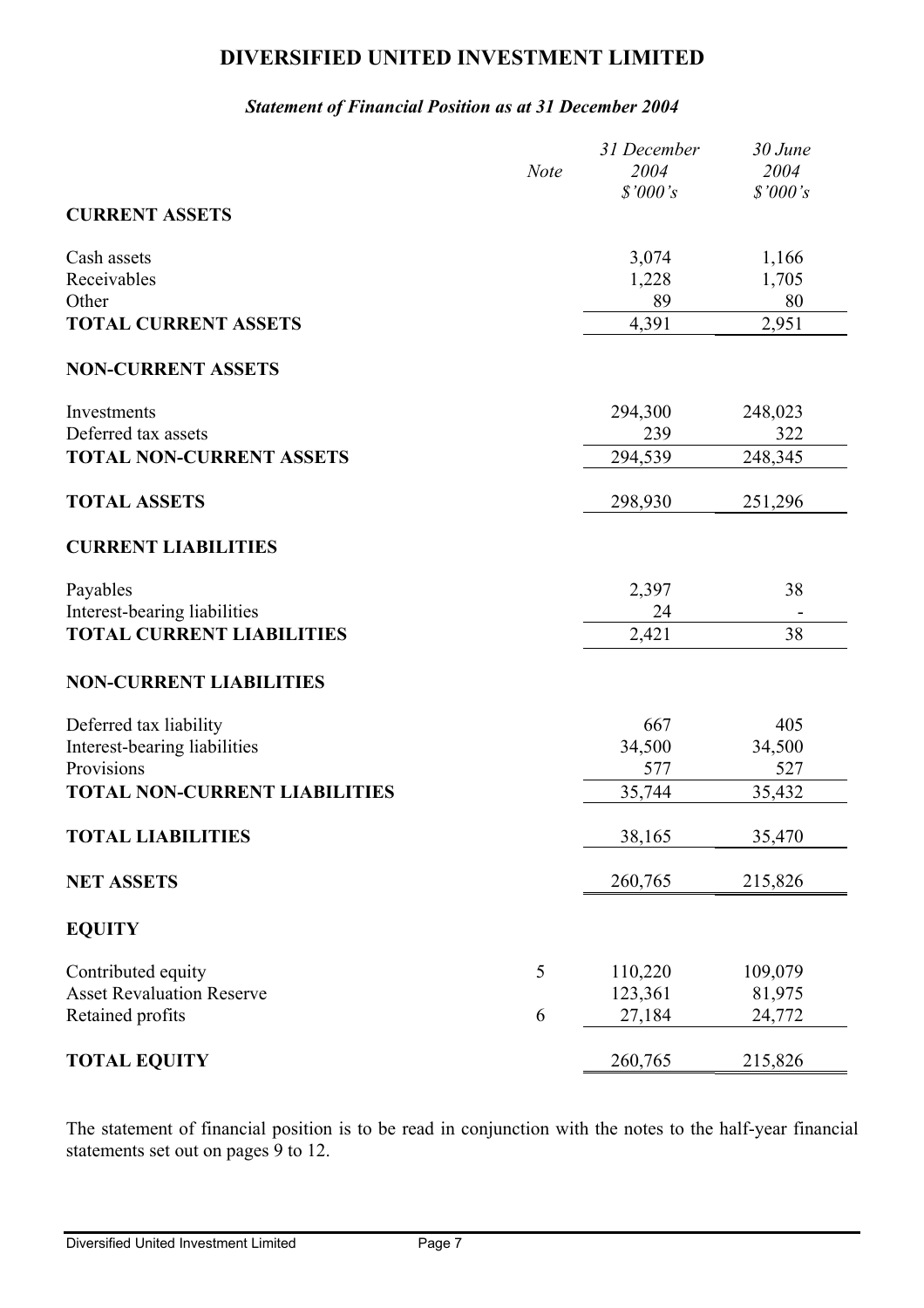## *Statement of Cash Flows for the Half-Year Ended 31 December 2004*

|                                                                                 | <b>Note</b> | 31 December<br>2004<br>\$'000's | 31 December<br>2003<br>\$'000's |
|---------------------------------------------------------------------------------|-------------|---------------------------------|---------------------------------|
|                                                                                 |             | Inflows/<br>(Outflows)          | Inflows/<br>(Outflows)          |
| <b>Cash Flows from Operating Activities</b>                                     |             |                                 |                                 |
| Interest received                                                               |             | 75                              | 305                             |
| Dividends & trust distributions received                                        |             | 7,512                           | 6,660                           |
| Interest paid                                                                   |             | (1,096)                         | (93)                            |
| Cash payments in the course of operations                                       |             | (275)                           | (243)                           |
| Income taxes paid                                                               |             |                                 | (17)                            |
| Net cash provided by operating activities                                       |             | 6,216                           | 6,612                           |
| <b>Cash Flows from Investing Activities</b>                                     |             |                                 |                                 |
| Payments for investments                                                        |             | (8,324)                         | (30, 146)                       |
| Proceeds from the sale of investments                                           |             | 7,617                           | 24,197                          |
| Net cash used in investing activities                                           |             | (707)                           | (5,949)                         |
| <b>Cash Flows from Financing Activities</b>                                     |             |                                 |                                 |
| Dividends paid (excluding dividend re-investment plan)<br>Bank loan - overdraft |             | (3,625)<br>24                   | (3,386)                         |
| Net cash used in financing activities                                           |             | (3,601)                         | (3,386)                         |
| Net increase/(decrease) in cash held                                            |             | 1,908                           | (2,723)                         |
| Cash at the beginning of the financial period                                   |             | 1,166                           | 7,118                           |
| Cash at the end of the financial period                                         |             | 3,074                           | 4,395                           |

The statement of cash flows is to be read in conjunction with the notes to the half-year financial statements set out on pages 9 to 12.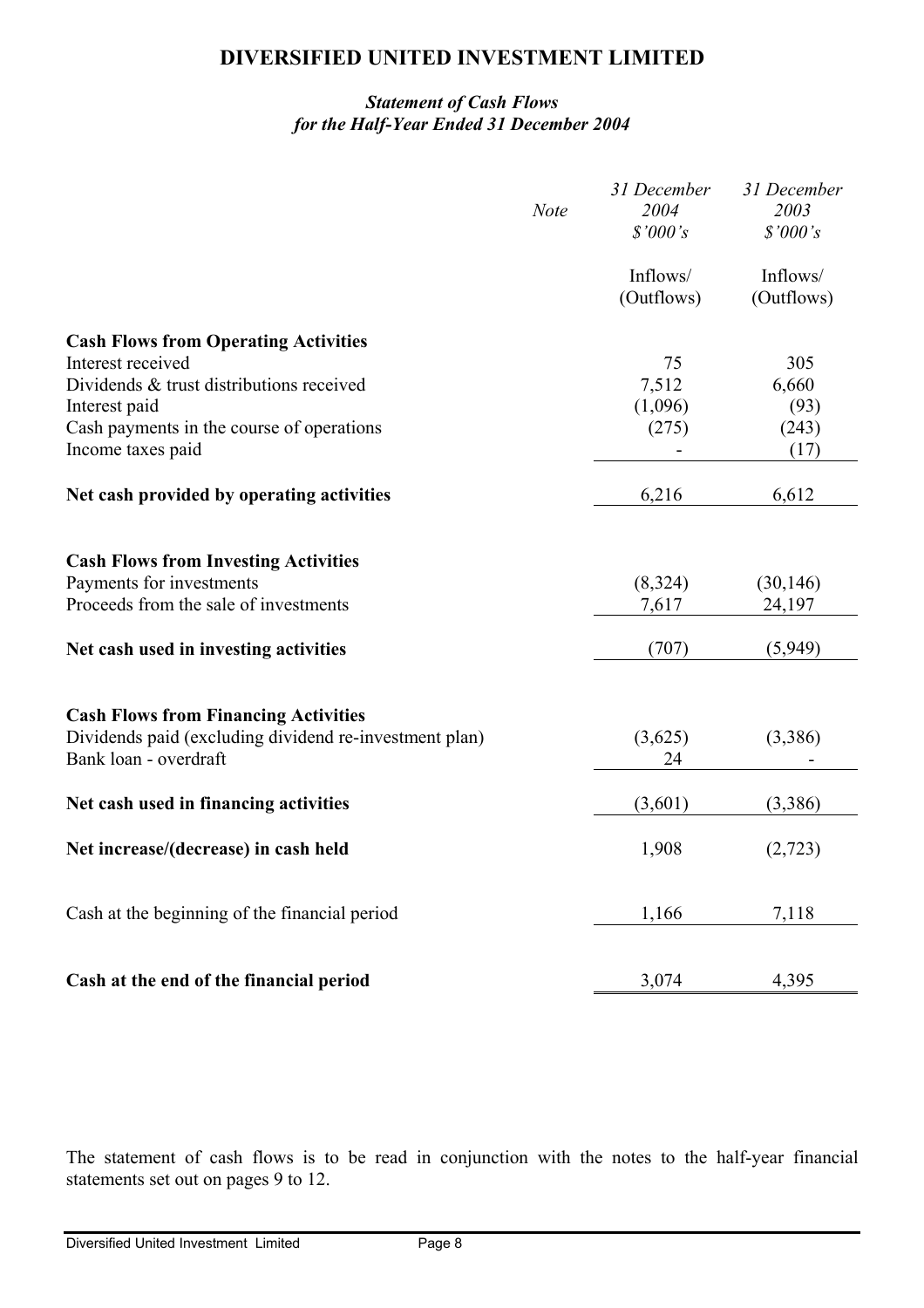#### *Notes to the Financial Statements for the Half-Year Ended 31 December 2004*

## *1. Statement of Significant Accounting Policies*

## *(a) Basis of Preparation of half-year financial report*

The half-year financial report is a general purpose financial report which has been prepared in accordance with Accounting Standard AASB 1029 "Interim Financial Reporting", the recognition and measurement requirements of applicable AASB standards, Urgent Issues Group Consensus Views, other authoritative pronouncements of the Australian Accounting Standards Board and the Corporations Act 2001. This half-year financial report is to be read in conjunction with the 30 June 2004 Annual Financial Report and any public announcements by Diversified United Investment Limited during the half-year, in accordance with continuous disclosure obligations arising under the Corporations Act 2001.

These accounting policies have been consistently applied and, except where there is a change in accounting policy as disclosed in Note 2, are consistent with those applied in the 30 June 2004 Annual Financial Report.

The half-year report does not include full note disclosures of the type normally included in the annual financial report.

#### *2. Changes in Accounting Policy*

There have been no material changes in the accounting policies of the Company from those adopted at 30 June 2004.

#### *3. Revenue from Ordinary Activities*

(a) Revenue from operating activities

The activity of the Company is that of an investment company, returns being in the form of dividends, interest income and trust income. Dividend income is recognised at the ex-dividend date and in accordance with Generally Accepted Accounting Principles.

(b) Revenue from other than operating activities

The proceeds on sale of long term investments are considered to be other revenue of the Company.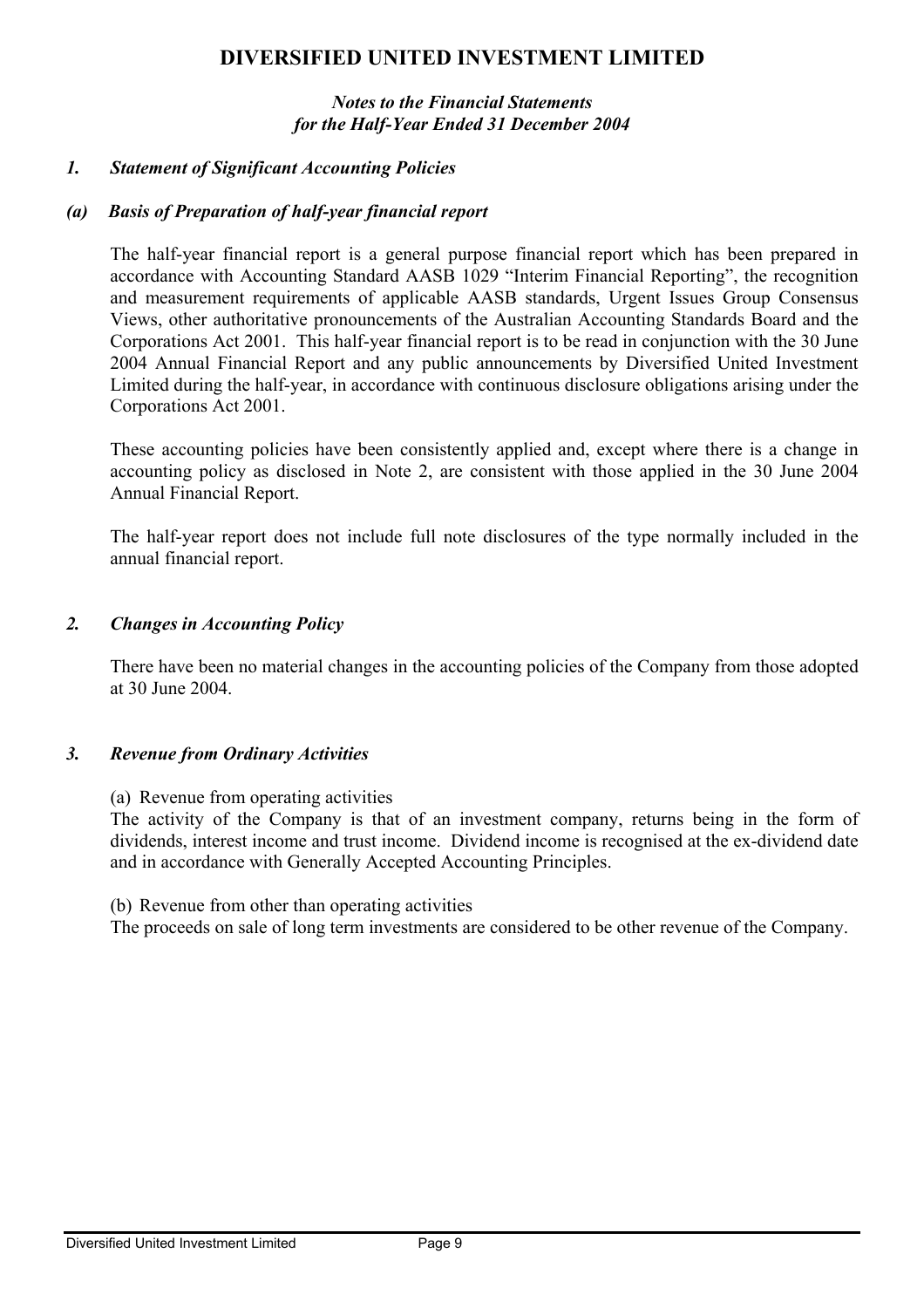## *Notes to the Financial Statements for the Half-Year Ended 31 December 2004*

| 4. | <b>Dividends</b>                                                                                                                               |     | 31 December<br>2004<br>\$'000's | 31 December<br>2003<br>\$'000's |
|----|------------------------------------------------------------------------------------------------------------------------------------------------|-----|---------------------------------|---------------------------------|
|    | Dividends recognised in the current period by the<br>Company are:                                                                              |     |                                 |                                 |
|    | Final dividend paid on 8 October 2004                                                                                                          |     | 4,767                           | 4,473                           |
|    | Subsequent to reporting date:                                                                                                                  |     |                                 |                                 |
|    | Since 31 December 2004, the directors have declared the<br>following dividend payable on 12 April 2005:                                        |     |                                 |                                 |
|    | - Interim dividend of 3.5 cents per share fully franked                                                                                        |     | 3,532                           |                                 |
|    | The financial effect of this dividend has not been brought<br>to account in the financial statements for the period<br>ended 31 December 2004. |     |                                 |                                 |
| 5. | <b>Contributed Equity</b>                                                                                                                      |     | 31 December<br>2004<br>\$'000's | $30$ June<br>2004<br>\$'000's   |
|    | Issued and Paid-Up Capital<br>100,905,323 ordinary fully paid shares<br>$(30$ June 2004: $100,328,914$                                         |     | 110,220                         | 109,079                         |
|    | Movements in ordinary share capital<br>Balance at beginning of period<br><b>Shares Issued</b>                                                  |     | 109,079                         | 107,343                         |
|    | - Dividend re-investment plan                                                                                                                  | (i) | 1,141                           | 1,736                           |
|    |                                                                                                                                                |     | 110,220                         | 109,079                         |

(i) In respect of the 2004 final dividend paid on 8 October 2004, 576,409 shares were issued at \$1.98 each under the dividend re-investment plan.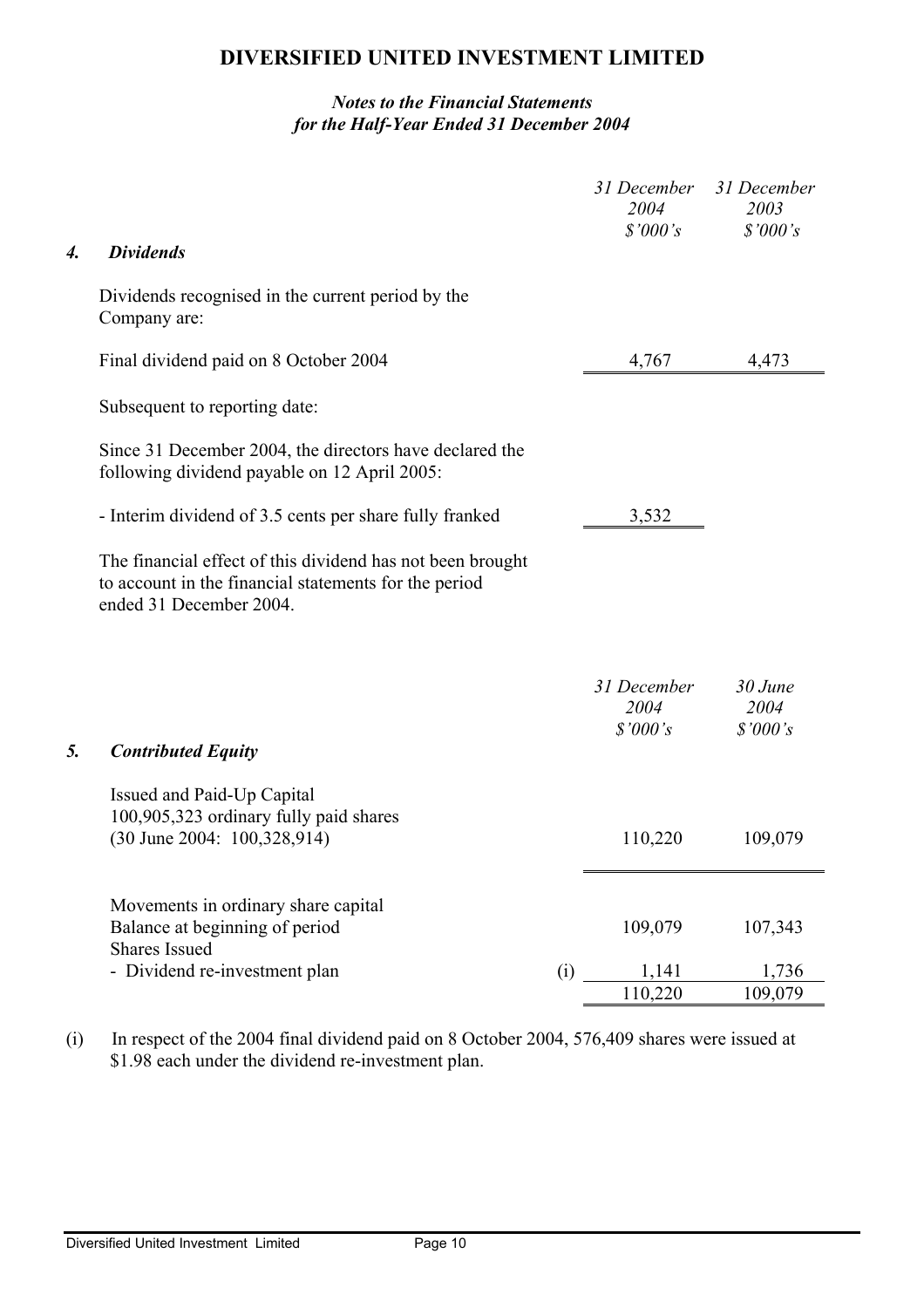## *Notes to the Financial Statements for the Half-Year Ended 31 December 2004*

|    |                                                                                                                                                     | 31 December<br>2004        | 31 December<br>2003         |
|----|-----------------------------------------------------------------------------------------------------------------------------------------------------|----------------------------|-----------------------------|
| 6. | <b>Retained Profits</b>                                                                                                                             | \$'000's                   | \$'000's                    |
|    | Retained profits at the beginning of the half-year                                                                                                  | 24,772                     | 31,601                      |
|    | Net profit                                                                                                                                          | 5,464                      | 6,620                       |
|    | Increase in retained earnings arising from the sale of non-<br>current assets                                                                       | 1,833                      | (11,676)                    |
|    | Tax on disposal of long term investments                                                                                                            | (118)                      |                             |
|    | Dividends provided for or paid                                                                                                                      | (4,767)                    | (4, 473)                    |
|    | Retained profits at the end of the half-year                                                                                                        | 27,184                     | 22,072                      |
| 7. | <b>Total Equity Reconciliation</b>                                                                                                                  |                            |                             |
|    | Total equity at the beginning of the half-year                                                                                                      | 215,826                    | 177,426                     |
|    | Total changes in equity recognised in the statement of<br>financial performance<br>Dividends paid<br>Shares issued under dividend reinvestment plan | 48,565<br>(4,767)<br>1,141 | 25,192<br>(4, 473)<br>1,087 |
|    | Total equity at the end of the half-year                                                                                                            | 260,765                    | 199,232                     |

## *8. Segment Reporting*

The Company operates as an investment company in Australia.

## *9. Contingent Liabilities and Capital Commitments*

There were no contingent liabilities or capital commitments as at 31 December 2004.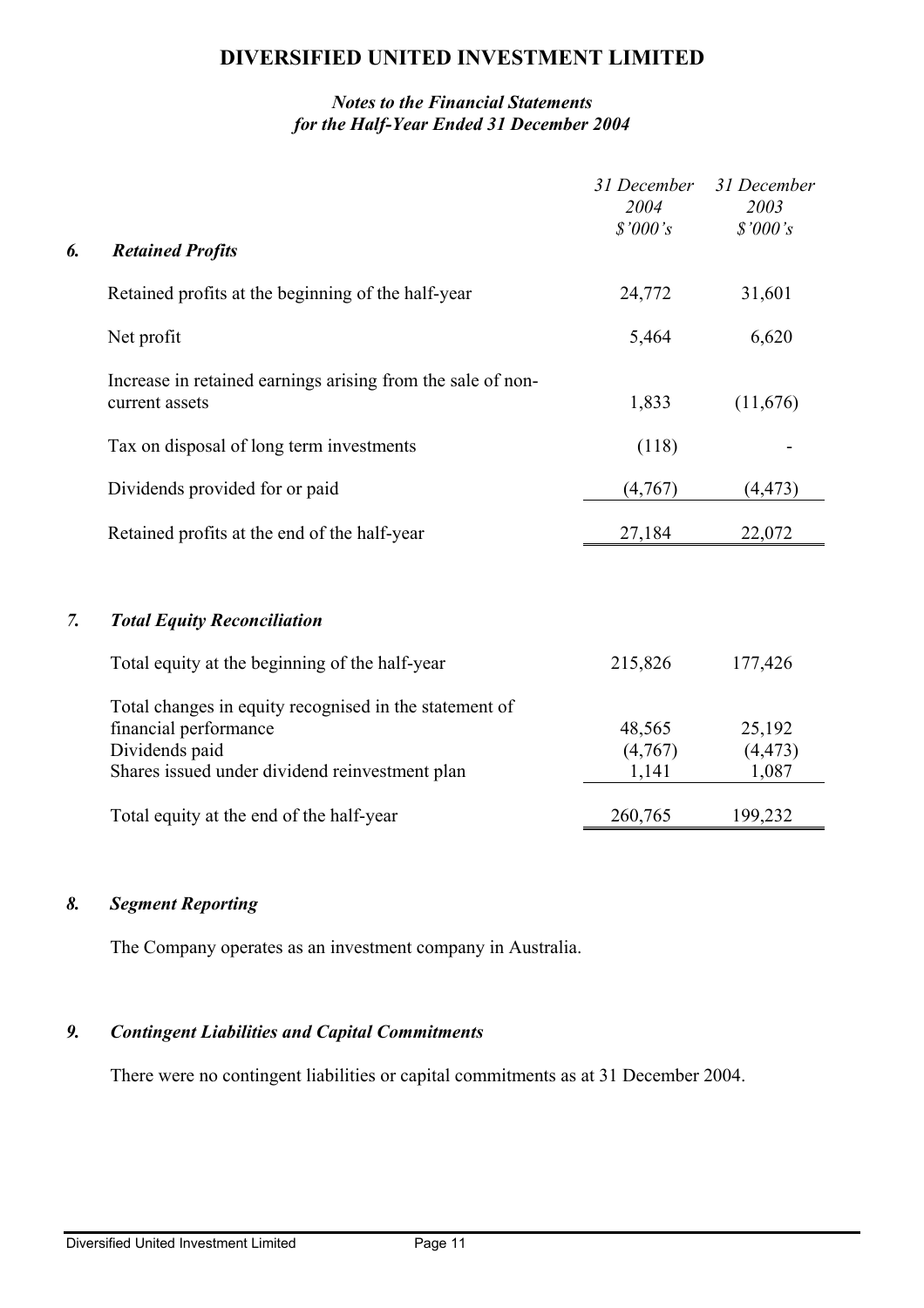#### *Notes to the Financial Statements for the Half-Year Ended 31 December 2004*

#### *10. Event subsequent to reporting date*

#### **International Financial Reporting Standards**

For reporting periods beginning on or after 1 January 2005, the Company must comply with the Australian equivalent to International Financial Reporting Standards (AIFRS) as issued by the Australian Accounting Standards Board.

This half-year financial report has been prepared in accordance with Australian accounting standards and other financial reporting requirements (Australian GAAP) applicable for reporting periods ending on 31 December 2004. The differences between Australian GAAP and AIFRS identified to date as potentially having a significant effect on the Company's financial performance and financial position are summarised below.

The summary should not be taken as an exhaustive list of all the differences between Australian GAAP and AIFRS. No attempt has been made to identify all disclosure, presentation or classification differences that would affect the manner in which transactions or events are presented.

The Company has not quantified the effects of the differences discussed below. Accordingly, there can be no assurances that the Company's financial performance and financial position as disclosed in this financial report would not be significantly different if determined in accordance with AIFRS.

#### **Implementation project**

The board has established a formal implementation project, to assess the impact of transition to AIFRS and to achieve compliance with AIFRS reporting for the financial year commencing 1 July 2005.

The key potential implications of the conversion to AIFRS on the Company identified to date are as follows:

- The Company must recognise an additional deferred tax liability amount for the capital gains tax payable on unrealised gains in the investment portfolio. This liability will be offset against the unrealised gains on the investment portfolio recognised in the Asset Revaluation Reserve.
- Revaluation increments or decrements from prior years realised on disposal of investments (net of tax) will be included in the Net Profit of the Company. Previously these amounts were transferred directly from the Asset Revaluation Reserve to Retained Earnings.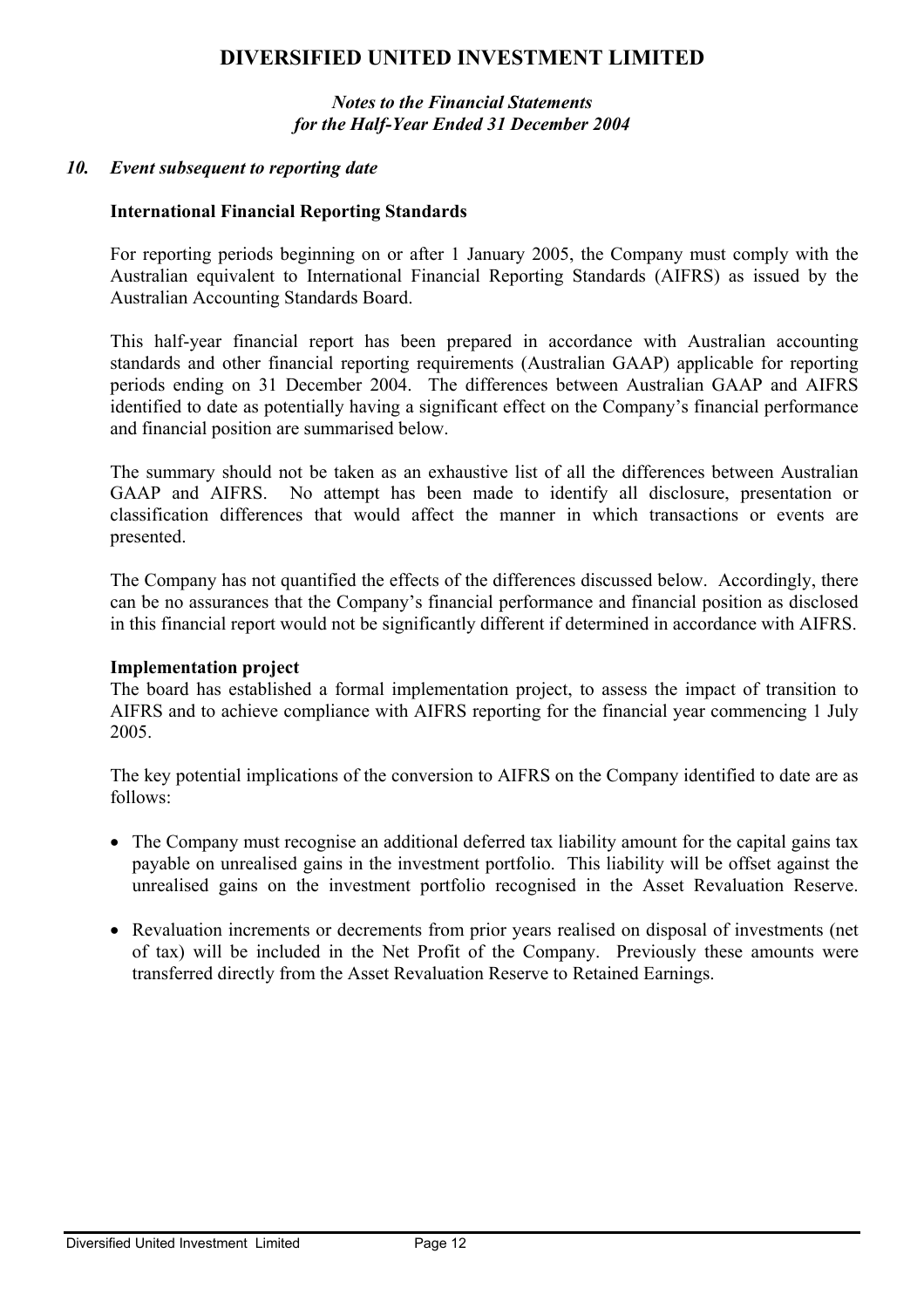## *Directors' Declaration*

In the opinion of the directors of Diversified United Investment Limited:

- 1. The financial statements of the Company and accompanying notes, as set out on pages 6 to 12, are in accordance with the Corporations Act 2001, including:
	- (a) giving a true and fair view of the financial position of the Company as at 31 December 2004 and of its performance, as represented by the results of its operations and cash flows for the half-year ended on that date; and
	- (b) complying with Accounting Standard AASB 1029 "Interim Financial Reporting" and the Corporations Regulations 2001; and
- 2. there are reasonable grounds to believe that the Company will be able to pay its debts as and when they become due and payable.

Dated at Melbourne this day of February, 2005

Signed in accordance with a resolution of the Directors:

C B Goode Director